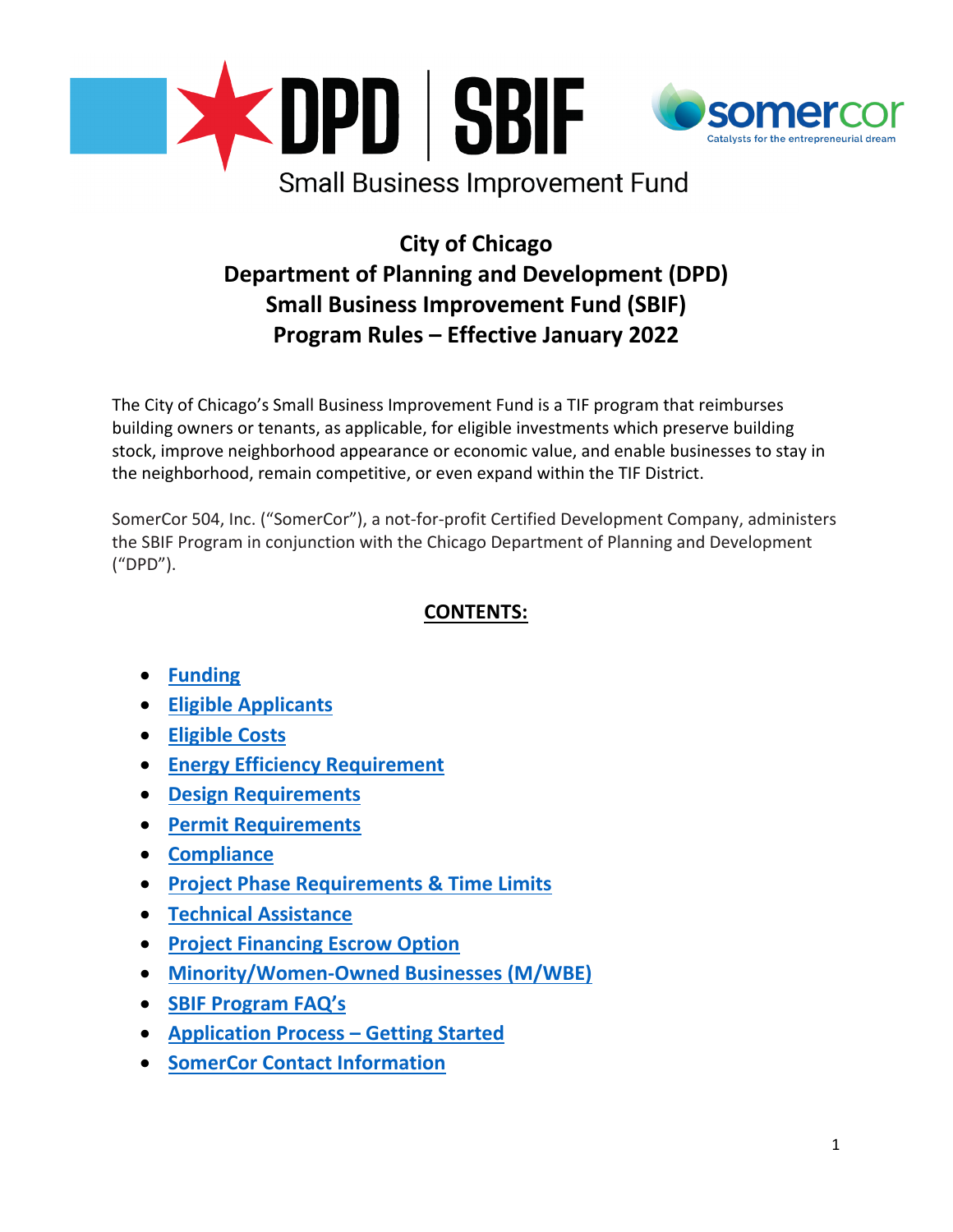# **Funding:**

- Grants only, in the form of reimbursement, to the approved person or legal entity who incurred the costs of the eligible improvements.
- Each Property shall be eligible to receive the Maximum Program Assistance no more than every three years. "Property" shall mean: (1) a building regardless of whether it has multiple addresses or permanent index numbers ("PINS"); and/or (2) contiguous parcels under Common Ownership, regardless of whether they have multiple addresses or PINS. A building or multiple parcels under common ownership shall mean having an ownership interest by the same person or legal entity of 7.5% or more. If there is no person or legal entity with 7.5% or more of ownership, all owners/entities must provide personal financial information.
- Applicants whose eligibility is established by being Industrial businesses currently employing a maximum of two hundred (200) full-time equivalent employees under the Eligible Applicant requirements are entitled to funding up to 50% of eligible costs.
- Applicants whose eligibility is established by the Net Worth Requirements under the Eligible Applicant requirements are entitled to funding in the following manner:
	- $\circ$  up to ninety percent (90%) of eligible costs if the Applicant demonstrates a net worth less than \$3,000,000.
	- $\circ$  up to sixty percent (60%) of eligible costs if the Applicant demonstrates a net worth equal to or greater than \$3,000,000, but less than \$6,000,000.
	- $\circ$  up to thirty percent (30%) of eligible costs if the Applicant demonstrates a net worth equal to or greater than \$6,000,000, but less than \$9,000,000.
- Applicants whose eligibility is established by the Annual Sales Requirement under the Eligible Applicant requirements are entitled to funding in the following manner:
	- $\circ$  up to ninety percent (90%) of eligible costs if the Applicant demonstrates annual sales totaling less than \$3,000,000.
	- $\circ$  up to sixty percent (60%) of eligible costs if the Applicant demonstrates annual sales totaling equal to or greater than \$3,000,000, but less than \$6,000,000.
	- o up to thirty (30%) of eligible costs if the Applicant demonstrates annual sales totaling equal to or greater than \$6,000,000, but less than \$9,000,000.
- The Maximum Program Assistance shall be (i) less than Two Hundred and Fifty Thousand Dollars (\$250,000) maximum assistance per industrial Property; (ii) less than Two Hundred and Fifty Thousand Dollars (\$250,000) maximum assistance per industrial Property occupied by multiple owners or tenants, provided that no individual Applicant shall receive assistance greater than One Hundred Thousand Dollars (\$100,000); (iii) less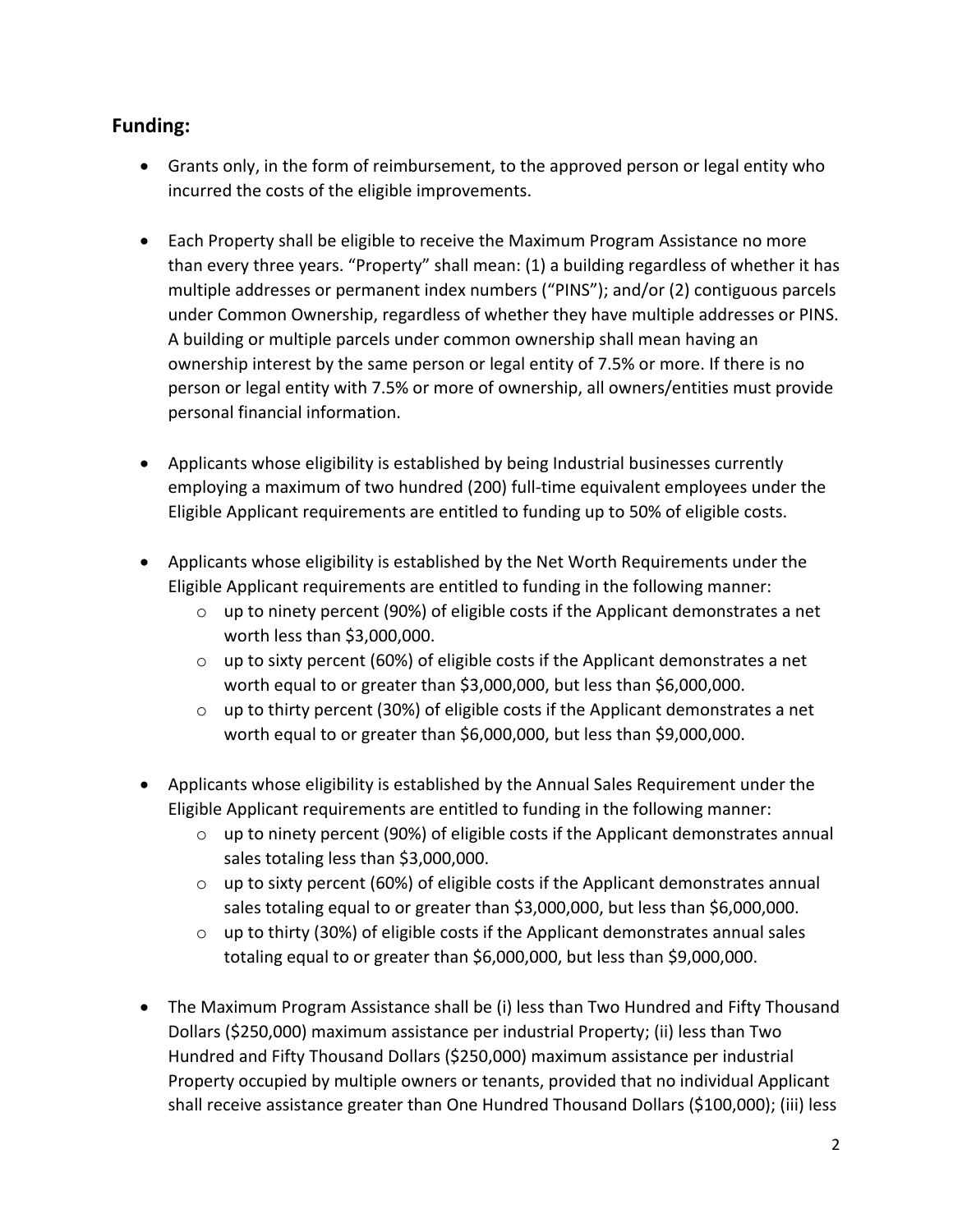than One Hundred Fifty Thousand Dollars (\$150,000) maximum assistance per commercial Property occupied by a single owner or tenant; or (iv) less than Two Hundred and Fifty Thousand Dollars (\$250,000) maximum assistance per commercial Property occupied by multiple owners or tenants, provided that no individual Applicant shall receive assistance greater than Seventy-Five Thousand Dollars (\$75,000). Applicants may receive one or more grants up to the Maximum Program Assistance. Once an Applicant has received the Maximum Program Assistance, the Applicant shall not be eligible to reapply for another Program grant for the same Property until three years from the date on which it receives final payment for the preceding Program grant(s), provided it has met DPD's guidelines and procedures regarding re-application. Applicants who have received a Program grant for one Property shall not be excluded from applying for Program grants for another Property.

- Applicants selected by lottery; a waiting-list will be created, if needed. Any waiting-list shall expire two (2) years after the date of its creation. Any applicants placed on the waiting-list shall remain on the list until the waiting-list expires, they receive a grant, withdraw from the waiting-list, or are otherwise determined to no longer be eligible under the Program to receive a grant. Applicants for a Property located in an "INVEST South/West Corridor" shall be given priority for funding and the lottery, unless the City's INVEST South/West program has been terminated. Applicants for a Property located in a "Target Corridor" shall be second in priority for funding and the lottery. The remaining Applicants shall be provided funding, if available, and placed on the waitlist, if applicable, after Applicants in the INVEST South/West Corridors and the Target Corridors.
- The maximum grant any Property would be eligible to receive under the Program shall be reduced dollar for dollar by (i) any Direct City Financial Assistance from any other program for the Property within (3) years before the date of the application, (ii) any Direct City Financial Assistance currently being received for such Property, or (iii) any Direct City Financial Assistance that the City has agreed to provide to such Property at any time in the future pursuant to a written contract (except for "gap" financing for the Project that is disclosed at the time the Application is first filed). "Direct City Financial Assistance" shall mean financial assistance directly provided by the City but shall not include any funds received pursuant to a contract for goods and services, a Delegate Agency Grant Agreement, or the "TIF Works" Program.
- The maximum SBIF grant any property will be eligible to receive will be reduced dollar for dollar by any Neighborhood Opportunity Fund (NOF) assistance received for the property within three years before the date of the SBIF application, any NOF assistance for a current project for the property, or any NOF assistance committed for the property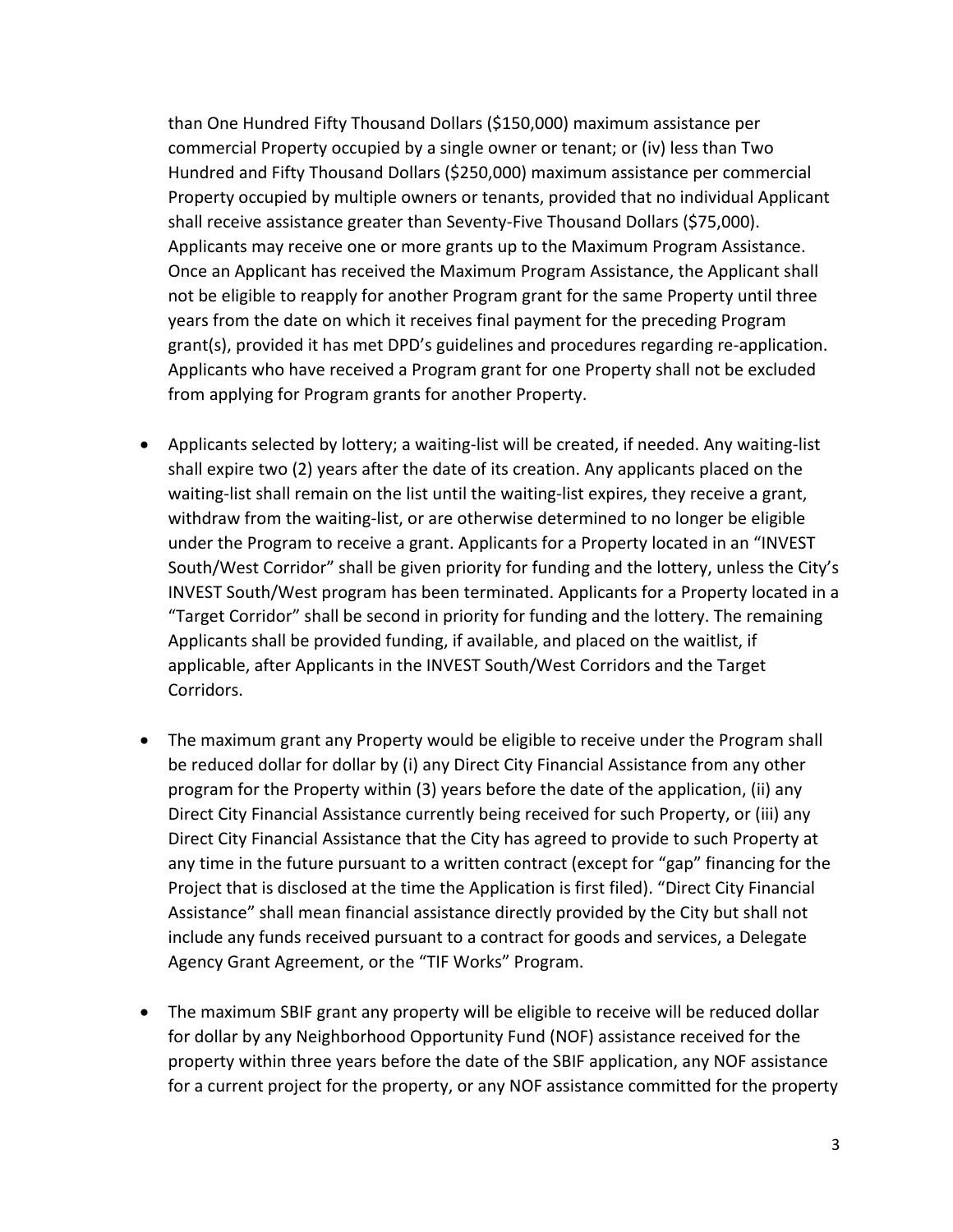through conditional commitment letter. Applicants must report if they have applied for and/or received other Direct City Financial Assistance for the property, including funding from the Neighborhood Opportunity Fund. Applicants may apply for both programs at the same time, but may not receive funding from both programs at the same time. DPD may make exceptions at its discretion consistent with the regulations of the programs.

• Funding for vacant properties will require one hundred percent (100%) lease-up of ground floor, the portion of the property subject to the SBIF grant with a qualified tenant, and a minimum sixty percent (60%) by square footage lease-up of the portion of the property subject to the SBIF grant, prior to funding.

# <span id="page-3-0"></span>**Eligible Applicants:**

- Applicants must have proof of site control for the project property, including a deed or executed lease agreement, by the deadline to complete Stage 1 of the application.
- Property owners that have an ownership interest in a commercial business, located on the property to be improved, with a maximum average annual sales of Nine Million Dollars (\$9,000,000) for the past three (3) years, or a business plan for a new business showing the same level of projected maximum average annual sales for three (3) years (the "Annual Sales Requirement"). Property owners that would otherwise be evaluated for eligibility under the Annual Sales Requirement but lease any part of the property to one or more entities in which they do not have an ownership interest are to be evaluated for eligibility under the Net Worth Requirement (defined herein).
- Industrial businesses currently employing a maximum of two hundred (200) full-time equivalent employees. Property owners of industrial businesses currently employing a maximum of two hundred (200) full-time employees. Property owners that would otherwise be evaluated for eligibility under this paragraph, but lease more than 50% of the property to one or more entities in which they do not have an ownership interest are to be evaluated for eligibility under the Net Worth Requirement (defined herein).
- Property owners who conform to maximum net worth and liquidity requirements (total net worth no more than Nine Million Dollars (\$9,000,000), and total liquidity of no more than Five Hundred Thousand Dollars (\$500,000) per individual owner, and who lease space to eligible commercial or industrial tenants.
- Tenants that meet the Annual Sales Requirement, have a leasehold interest in the property they would like to improve pursuant to a lease agreement with the property owner and have express prior property owner approval to make specific improvements. The property owner's eligibility will not be a requirement for the Tenant's eligibility.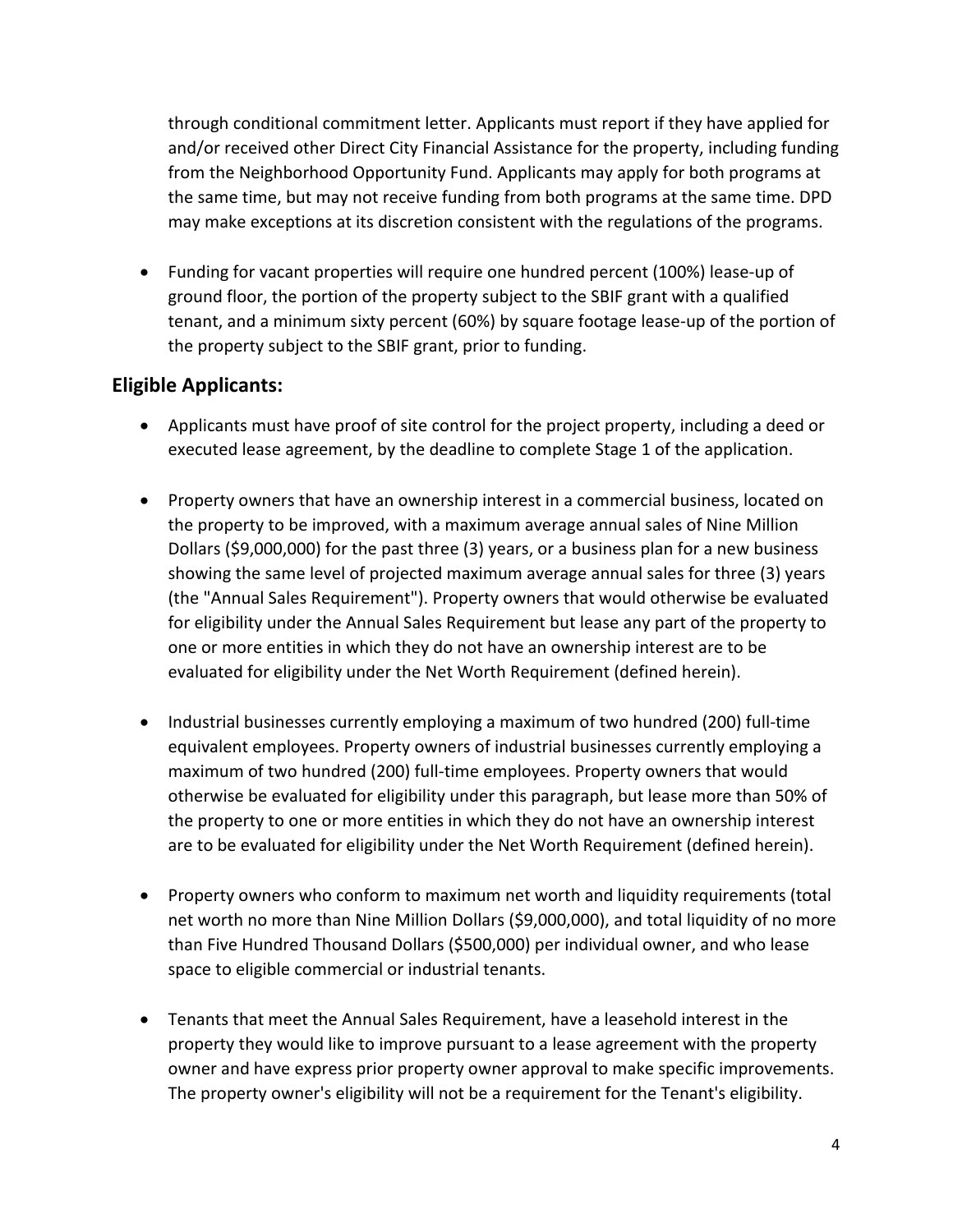- Qualified building owners who seek to attract eligible new commercial or industrial tenants to vacant space.
- Not-for-profit organizations that meet other program requirements may apply for SBIF and will be reviewed for eligibility similar to for-profit businesses and property owners, if applicable.
- Businesses which are not eligible include, but may not be limited to: chain and franchise businesses (as defined by DPD); branch banks; day labor employment agencies; currency exchanges; pay day or title secured loan stores; pawn shops; fortune telling services; liquor stores, night clubs; adult uses; private clubs; track wagering facilities; K-12 schools; gas stations; firearms dealers; places of worship; smoke shops/cigar lounges; tobacco dealers, including sales of tobacco, nicotine, or similar products and accessories; residential storage warehouses; trailer-storage yards; and junk yards, or any uses similar to those listed.
- Eligibility of applications from not-for-profit social clubs, not-for-profit organizations that have a national affiliation, and start-up banquet halls are subject to DPD discretion.
- Property owners and tenants of property owned by any city, county, state, or federal government entity including, but not limited to, the City of Chicago, the Chicago Housing Authority, the Chicago Public Schools, etc. are not eligible to receive SBIF funding.
- City of Chicago employees and elected officials cannot receive more than \$1,000 per calendar year from SBIF or from any City loan or grant program unless the Commissioner of Planning & Development or Housing designate City employees or officials as "eligible," or the City Council includes a provision exempting City personnel from this restriction."
- Religious organizations that operate an industrial or commercial business may be eligible for a Program grant provided that an authorized officer signs an affidavit stating that (a) the room or space that the SBIF funds will be used to acquire, improve or rehabilitate is not its primary place of worship; (b) SBIF funds will be used only for those portions of the acquisition, improvement or rehabilitation of the premises that are attributable to business activities described in its application; and (c) If in the future it uses the premise for inherently religious activities it will reimburse the City for the present value of the improvements, in an amount not to exceed the grant of SBIF funds.
- No owner or tenant of a Property shall be eligible to receive a Program grant if there is pending litigation or a code enforcement action affecting the title to the Property or the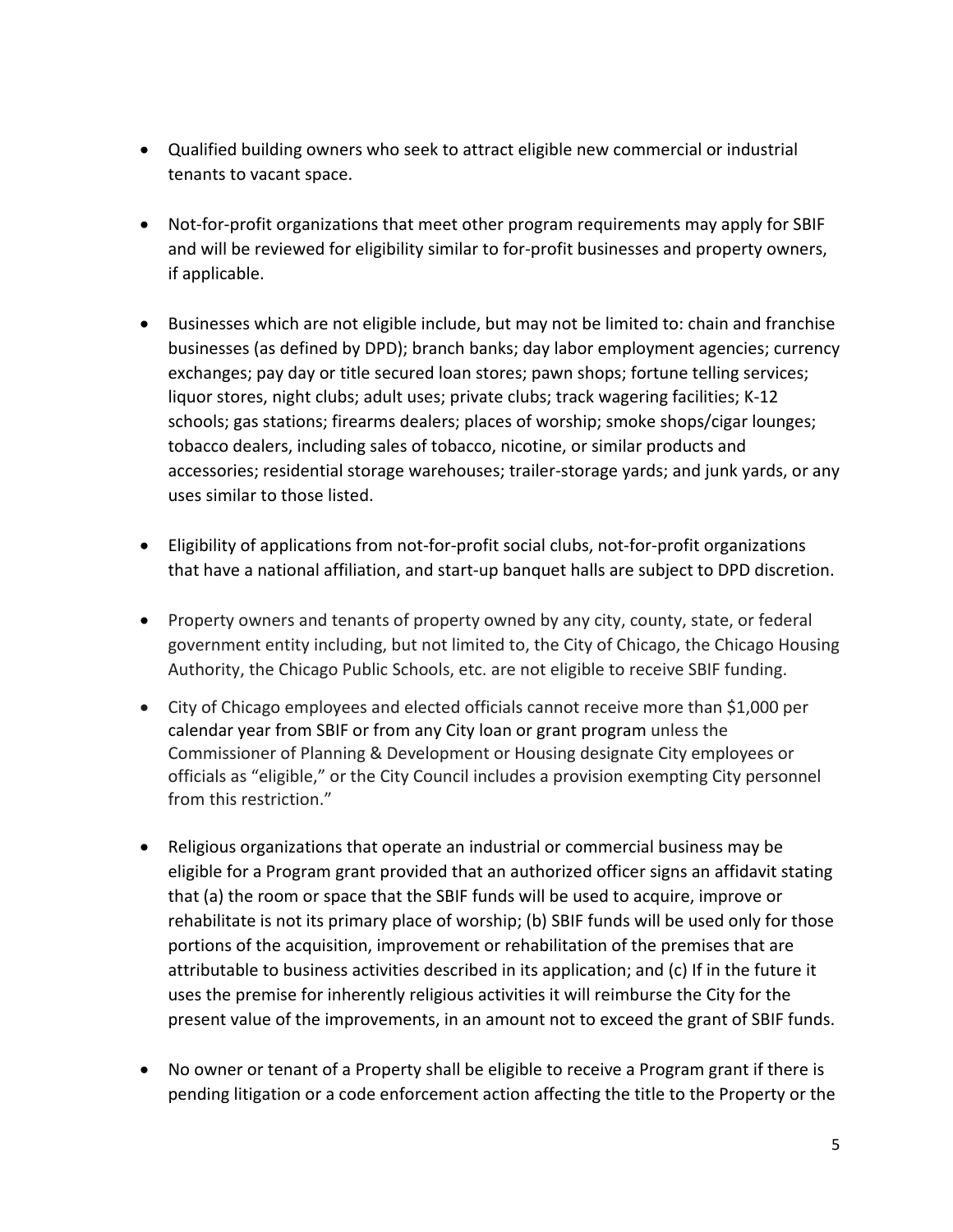viability of the proposed project, or if there are current injunctions, foreclosures actions, or liens, including but not limited to mechanic's liens, tax liens or judgment liens, recorded against the Property.

• DPD, in its sole discretion, may deny new applications on the basis of past experience with the Applicant or Property involving misrepresentation, non-compliance with the requirements of the Program, or similar issues. Additionally, in the event of a major change to a project, such as a change in construction plans, unforeseen damage to the building, or, for start-up businesses, a change in the business plan, DPD may remove the project from the Program in its sole discretion.

# <span id="page-5-0"></span>**Eligible Costs:**

Any TIF-eligible improvement which permits a building owner to attract new commercial or industrial tenants, allows an eligible business owner to maintain or expand operations, or contributes to the improved appearance and viability of a property may be funded by the Program. This includes, at DPD's discretion, funding for the rehabilitation, remodeling or renovation of improvements including, but not limited to, the following:

- roof and facade;
- components of signs or awnings which are permanently affixed to the building;
- alterations or structures needed for ADA compliance (e.g., railings or ramps);
- HVAC and other mechanical systems;
- plumbing and electrical work;
- certain project-related architectural and construction management fees related to the project;
- certain environmental remediation measures;
- permanent interior renovations, including fixtures;
- the purchase of adjacent land parcels for purposes of expansion or parking; and
- solar panels.

The cost of an energy audit that recommends measures to improve the energy efficiency of a building may be included as a rehabilitation cost to the extent that:

- the building renovations undertaken pursuant to such recommendation promote energy efficiency and resource conservation (e.g., the installation of low-flow plumbing fixtures or energy-efficient HVAC systems, the use of building materials made with a high degree of recycled content or renewable or non-toxic substances, installation of energy efficient lighting systems); and
- the cost of the energy audit does not exceed 10% of the project budget.

The following items are not eligible for reimbursement, and therefore will not be counted toward total project cost (this is not an exhaustive list):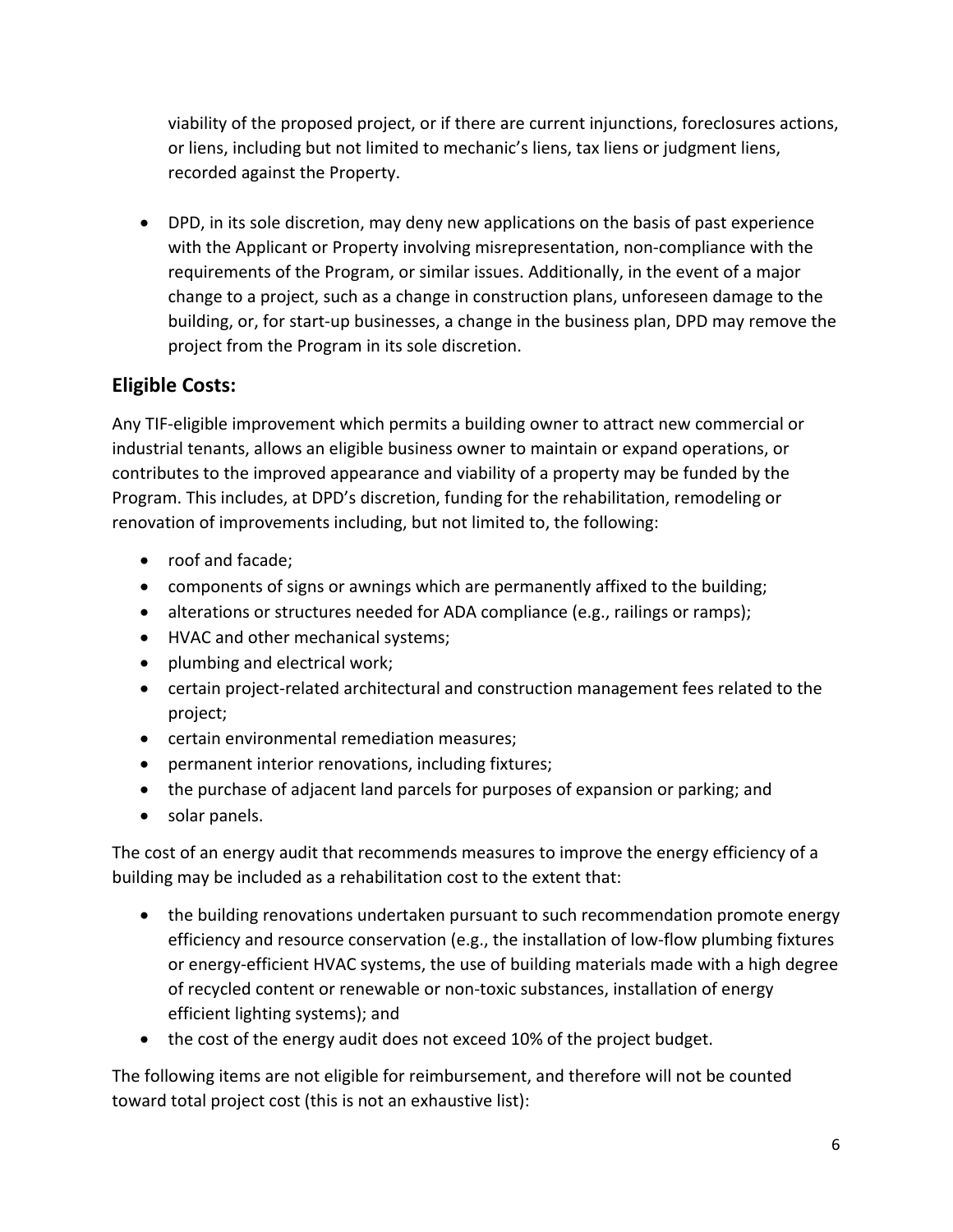- new construction;
- minor repairs or improvements such as painting or cleaning;
- equipment-related expenses;
- planters surrounding or affixed to buildings;
- fencing;
- parking lot construction or repair;
- landscaping;
- work on the interior of residential units; and
- work, in DPD's sole determination, that is not consistent with the goals of this Program or the redevelopment priorities of the relevant TIF area, including, projects that do not conform with the uses and goals defined in the governing Redevelopment Plan for the relevant TIF area.

# <span id="page-6-0"></span>**Energy Efficiency Requirement:**

All industrial applicants shall be required to purchase products that earn the ENERGY STAR and meet the ENERGY STAR specifications for energy efficiency. The applicant is encouraged to visit energystar.gov for complete product specifications and updated lists of qualifying products.

## <span id="page-6-1"></span>**Design Requirements**:

In order to receive funding, projects must conform to design requirements including meeting [DPD's Design Guidelines,](https://www.chicago.gov/content/dam/city/depts/dcd/design/neighborhood_design_guidelines_draft.pdf) when applicable. Projects shall also comply with design guidelines and additional neighborhood requirements as described in guidelines, style guides, community plans and other planning documents associated with the TIF area and neighborhood in which the Property is located.

Applicants are strongly advised to consult with SomerCor and design professionals on design requirements and guidelines before drawing up plans for work. Work which is potentially damaging to the building, such as use of incorrect tuckpointing materials, will not be reimbursed. Plans must be submitted to SomerCor for design approval prior to beginning construction, or the project will be automatically disqualified. At its sole discretion, DPD reserves the right to require design changes and to deny costs and projects inconsistent with DPD's Design Guidelines.

<span id="page-6-2"></span>All applicants for commercial properties who are approved for a grant of \$25,000 or greater shall be required to make at least one exterior improvement using at least ten percent (10%) of the maximum amount of their approved grant, including but not limited to, façade repair, windows and doors, and other exterior improvements eligible under the Program subject to DPD approval. At DPD's sole discretion, the requirement may be waived if the applicant can demonstrate to DPD's satisfaction that no exterior improvements are needed because improvements have been recently completed or the exterior features of the building have been well-maintained and are consistent with DPD's Design Guidelines.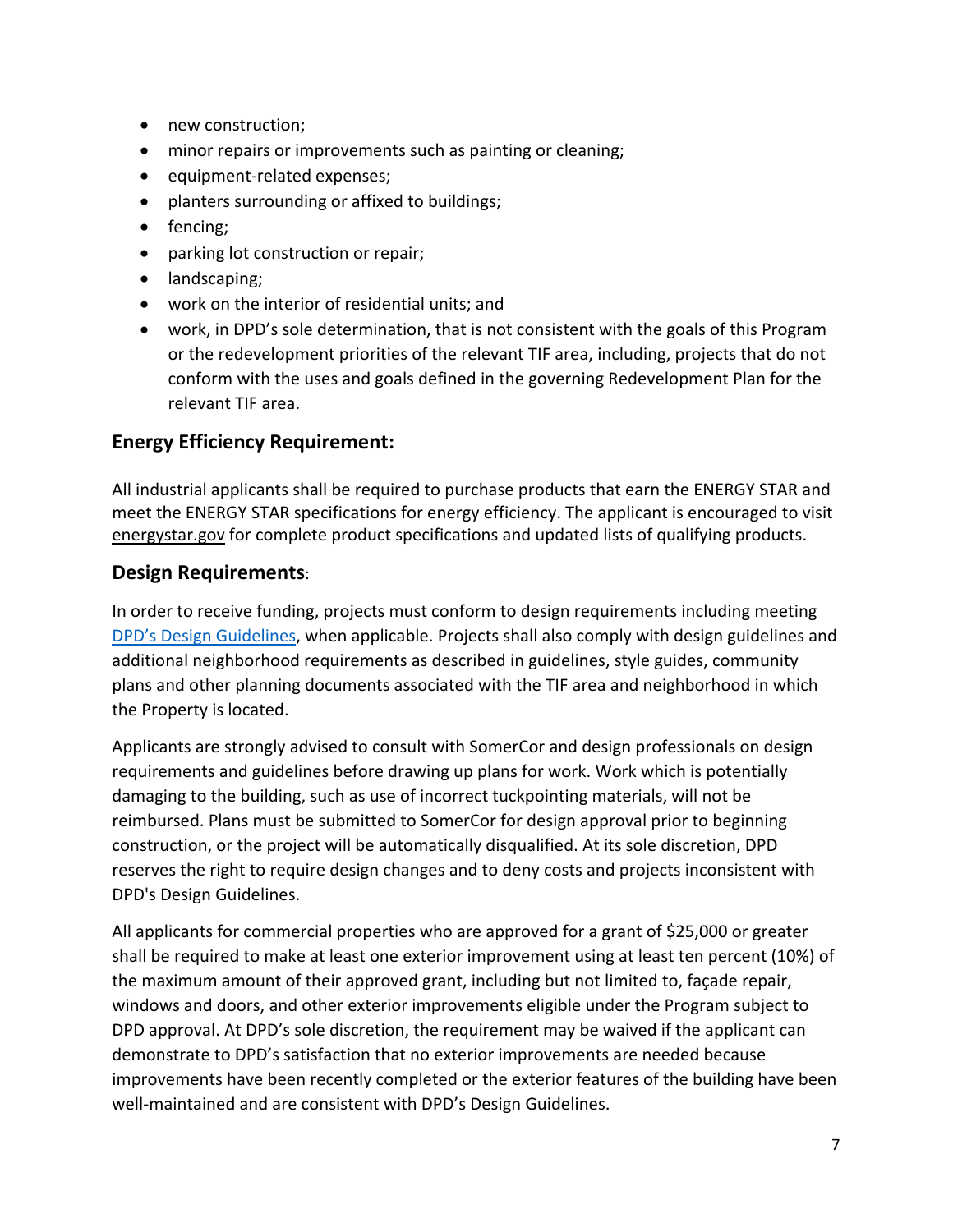# **Permit Requirements**:

Applicants are ultimately responsible for obtaining the correct permits prior to commencement of construction. To learn if a building permit is needed, see our Guide to Permits or visit [www.cityofchicago.org/buildings.](http://www.cityofchicago.org/buildings) If a building has been designated a Chicago Landmark or as part of a Chicago Landmark District, you should check in with the Landmark's Division prior to getting a permit. Roofing permits are mandatory, if applicable. Permits should be applied for immediately upon receiving SBIF approval.

# <span id="page-7-0"></span>**Compliance:**

- Checks will be performed on all applicants prior to funding to ensure that they are not indebted to the City and that they are in compliance with child support laws.
- Applicants must be current on property taxes both before DPD will issue a commitment letter and before DPD will reimburse project funds.
- Each applicant will sign an Economic Disclosure Affidavit.
- Grantees will be required to sign an affidavit certifying that they will not relocate out of the TIF district or sell the business within a three (3) year period following disbursement of funds under the Program. This will be monitored.
- In cases of SBIF reimbursement for land purchase, proof of land ownership will be required before reimbursement may be made.

# <span id="page-7-1"></span>**Project Phase Requirements & Time Limits:**

Each stage of the program has a time limit by which Applicants must complete the requirements. Unless DPD has granted an extension of time, **Applicants who do not complete each stage by the stated deadline will be removed from the program:**

- Stage 1 Applicant supplies any missing information to complete their application: twenty (20) days.
- Stage 2 Plans, bids, and specs, are obtained, debts are cured: one hundred twenty (120) days.

*Note: Stage 1 and 2 must be completed before final review and project approval by DPD. If approved, applicants will receive a "Conditional Commitment Letter" signaling they may begin construction.*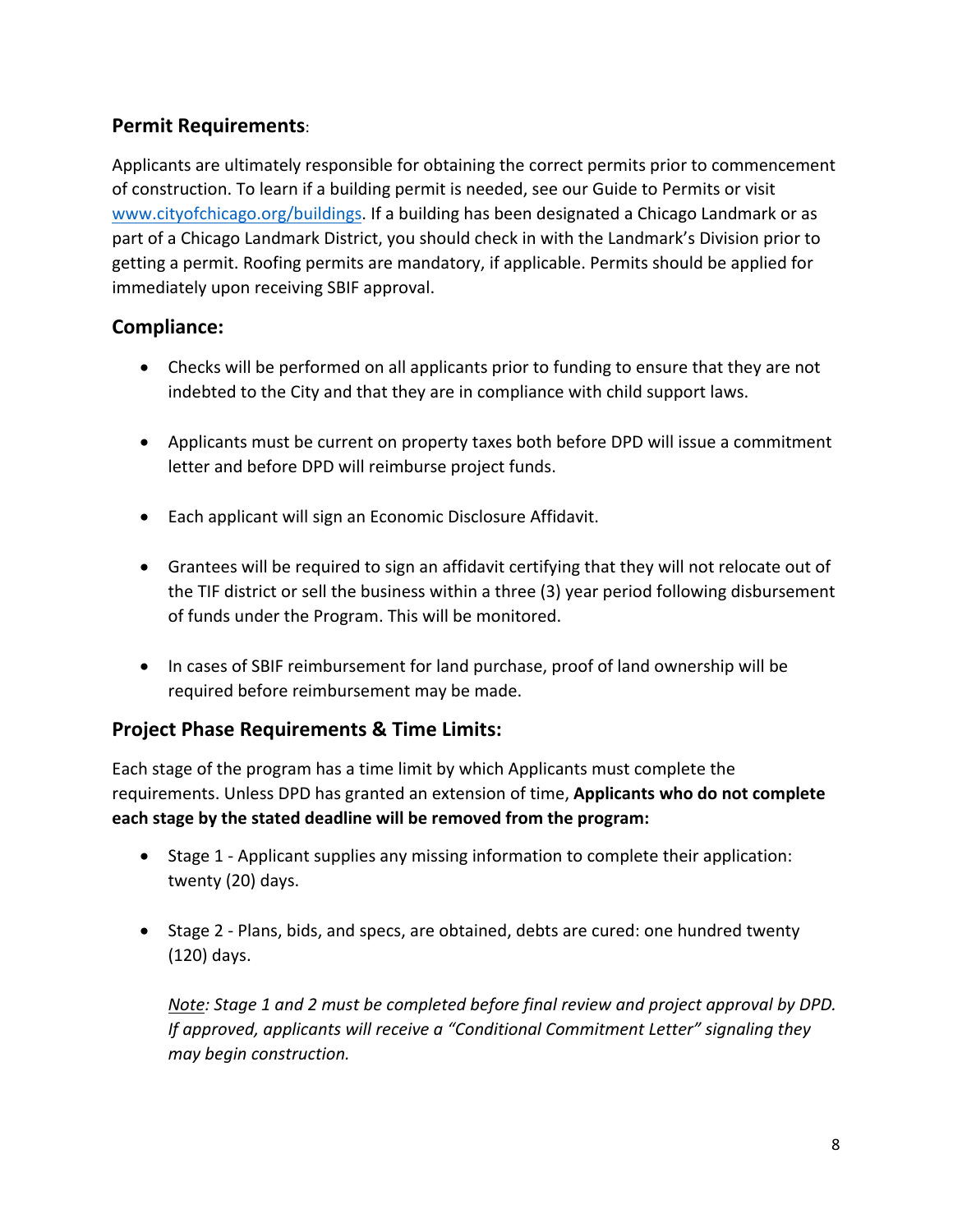- Stage 3 Construction is completed or land is purchased: ten (10) months.
- Stage 3 Proof of permit or permit application (concurrent with 10-month construction phase). Applicant must submit proof of permit or permit application within 120 days following the date of the commitment letter.
- Stage 3.4 Proof of financing (concurrent with 10-month construction phase). Applicant provides evidence to the satisfaction of DPD within one hundred and twenty (120) days following the date of the commitment letter that it has sufficient funds to complete the approved project. Such evidence may include, but is not limited to, commitment from a financial institution for a loan or line of credit or financial statements that demonstrate that the applicant currently has sufficient equity to complete the project, at least 50% of the funds needed to cover your total project costs.

A maximum of two (2) extensions may be granted with DPD approval in the case of unavoidable delay due to extraordinary circumstances. DPD (not SomerCor) also may on a case-by-case basis grant a Grant-Eligible Application an additional amount of time to complete any Program requirement. In such case, DPD shall have discretion to determine the appropriate length of the extension.

Once construction is complete, all conditions of the conditional commitment letter are satisfied, all construction project costs are paid, all payment documentation for these costs is submitted to SomerCor, City of Chicago debt is cleared, and a closing site visit is complete, it generally takes four-to-six weeks to receive the grant reimbursement.

# <span id="page-8-0"></span>**Technical Assistance:**

Grantees will have access to technical assistance to aid them in selecting contractors, obtaining bids, and drawing up proper work contracts. Applicants are not permitted to act as their own General Contractor.

# <span id="page-8-1"></span>**Project Financing Escrow Option:**

Grantees may choose to receive their grant funds through an escrow account, if offered by the City. Any fees associated with the use of an escrow account will be taken out of the grant award. DPD, in its sole discretion, may authorize up to three draws of funding from the escrow account to reimburse an Applicant as work is completed on a project.

# <span id="page-8-2"></span>**Minority/Women-Owned Businesses (M/WBE):**

<span id="page-8-3"></span>A directory of City of Chicago certified M/WBE contractors will be provided to all eligible applicants to encourage the hiring of such contractors under the program. Online access to this [directory can be found here.](https://chicago.mwdbe.com/FrontEnd/SearchCertifiedDirectory.asp?XID=829&TN=chicago)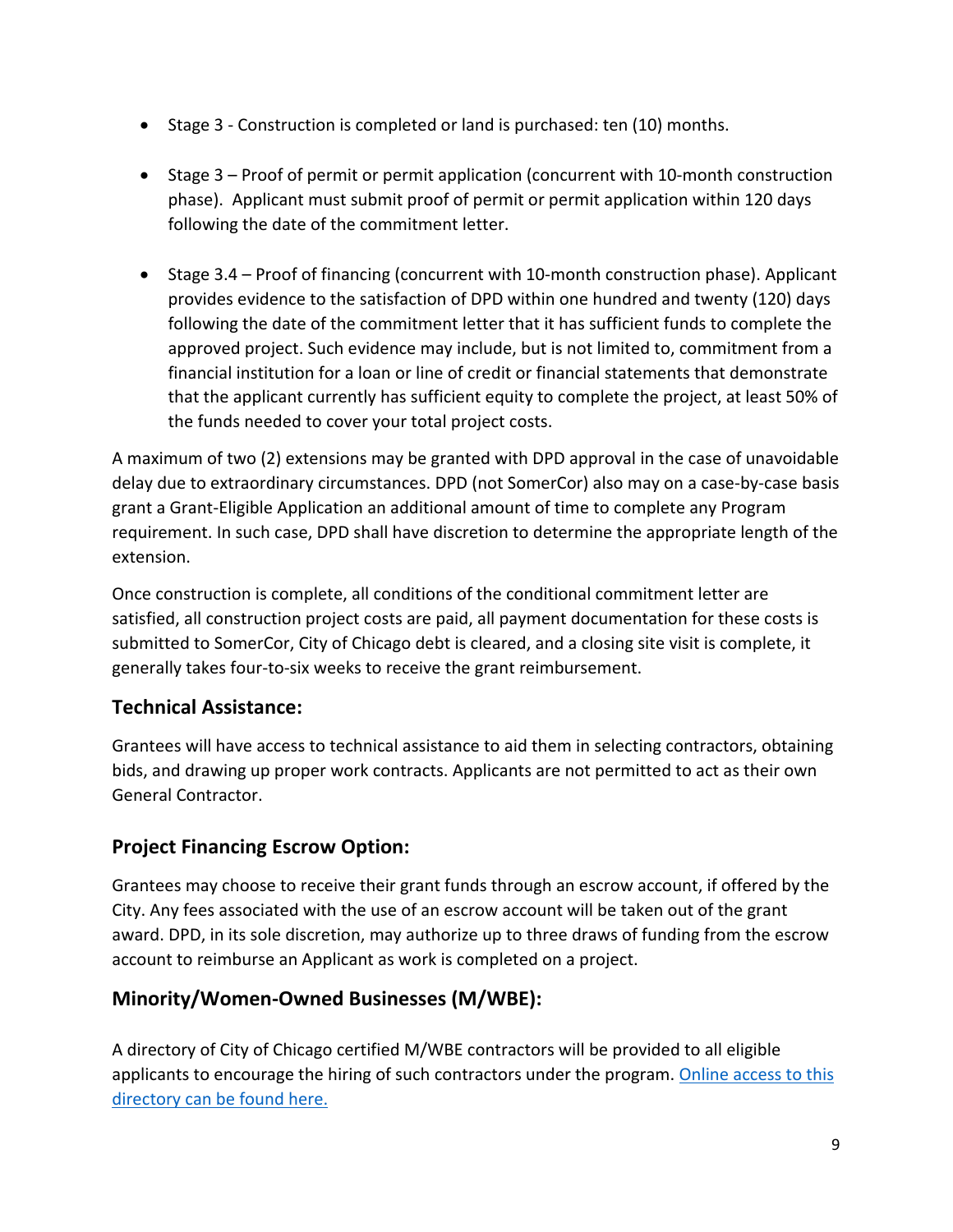# **SBIF Program FAQ's:**

#### *Am I in a SBIF district?*

Here are resources available to determine if you are in a SBIF district:

- You can consult the [Chicago Department of Planning and Development zoning map](https://gisapps.cityofchicago.org/zoning/) and the [SBIF Locator Tool.](https://www.chicago.gov/city/en/sites/small-business-improvement-fund/home/eligibility.html)
- [Individual maps of TIF districts](http://www.cityofchicago.org/city/en/depts/dcd/supp_info/view_tif_districtmapsbyregion.html) are made available by the Chicago Department of Planning and Development.
- If you own the property, your Cook County property tax bill will indicate if you are in a TIF district.
- You can submit an inquiry to the SomerCor team at [sbif@somercor.com](mailto:sbif@somercor.com)

#### *Who can apply for a SBIF grant?*

Business and property owners can apply if they are in SBIF districts in the City of Chicago that are currently accepting new applications for the program. Business owners can own or lease their places of business. Landlords of commercial or industrial properties can also apply. To be eligible:

- **Commercial Business**: Annual sales must total less than \$9,000,000.
- **Industrial Business**: Must have two hundred (200) or fewer full-time equivalent employees.
- **Landlord**: Property owners must have a combined net worth that does not exceed \$9,000,000 and total liquid assets that do not exceed \$500,000. (Examples of liquid assets are: cash on hand, and non-retirement stocks and bonds.) This requirement shall also apply to Industrial Businesses that lease any portion of the property to one or more entities which do not share common ownership with the applicant business.
- **Tenant**: Annual sales of less than \$9,000,000, with express prior property owner approval.

## *Can start-up or new businesses apply for SBIF?*

Yes, start-ups can apply. Start-up applicants will need to supply a detailed business plan and projections of the business's income and expenses for its first 36 months of operation as part of their application materials. Start-up applicants also must confirm with BACP that the property is zoned for the planned use and a license to operate at this location can be issued.

If you have only been in business for 1-2 years, SomerCor requires tax returns and a projection of gross sales to equal three years of data.

Please note that bars, taverns, hotels, and motel applicants must have held their applicable license and been in business for at least one calendar year.

The City of Chicago reserves the right to impose additional conditions for funding in connection with start-up business applications.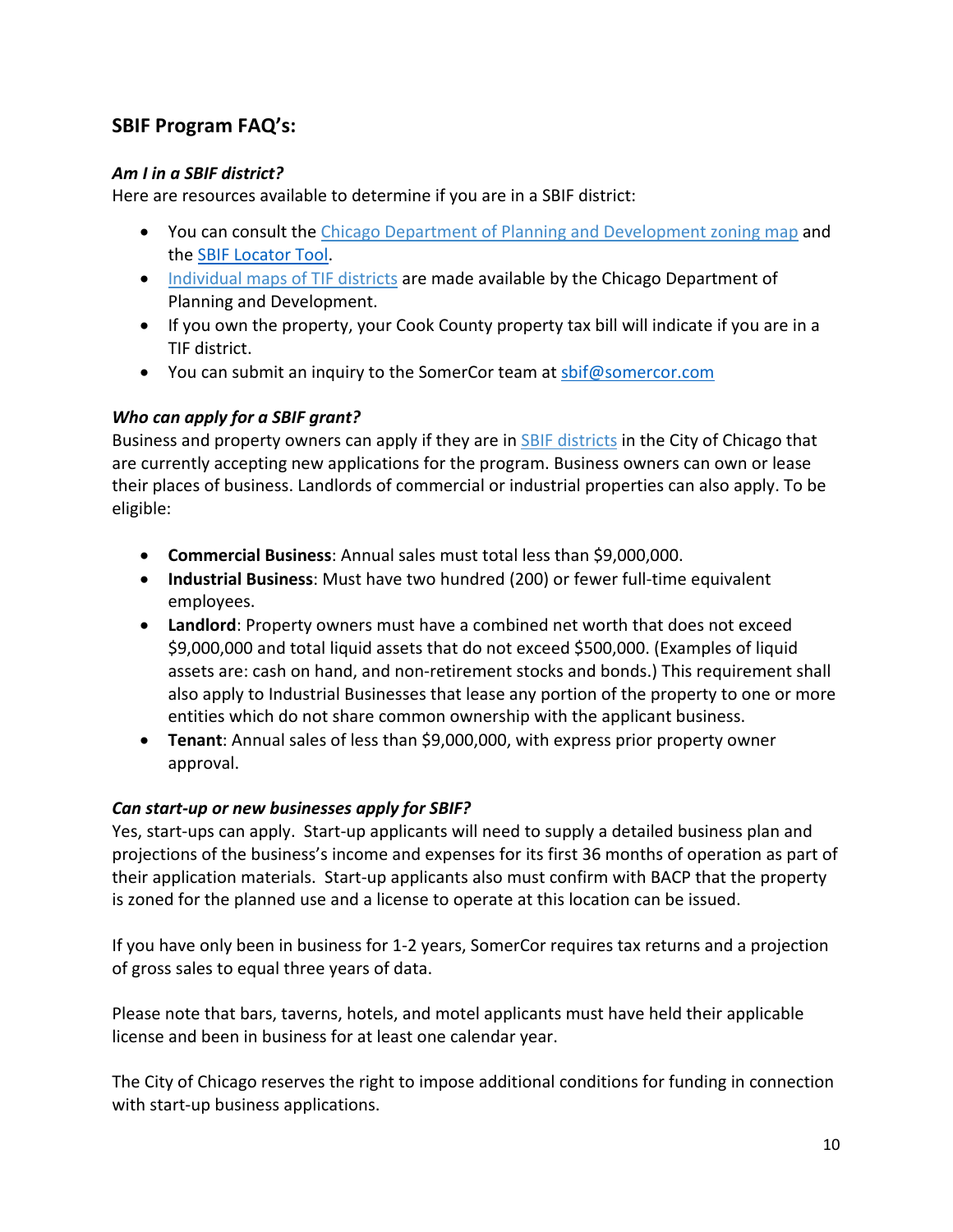#### *Am I eligible if I live outside of Chicago?*

The important consideration is where you have your business/property. To participate in SBIF, your property has to be in the City of Chicago, as the funding source comes from City of Chicago property taxes. If you live in another area, please call your city's planning, economic development, or community development department to see what other programs may be available to assist small business.

#### *What if my building has both business and residential spaces?*

The SBIF program is for business properties. Residential projects are ineligible. However, Chicago has many mixed-use buildings that have commercial space on the ground floor and residential space on the upper floors. Often, the portion of these properties used for commercial purposes are eligible for SBIF funding.

#### *Mixed Use Buildings*

#### *Eligible elements:*

- Eligible interior renovations on the ground floor that are for commercial use only
- Envelope and structural repairs such as roof, tuckpointing, flood damage, beams, storefronts, and basement repairs that are for commercial use only. If some ground floor uses are not eligible for SBIF, these expenses are pro-rated. (Eg, if 100% of ground floor uses are SBIF-eligible, 100% of the costs will be SBIF-eligible, and the reimbursement grant will be paid based on the applicant's qualified percentage of reimbursement. If 50% of ground floor uses are SBIF-eligible, 50% of the costs will be SBIF-eligible, reimbursement grant will be paid based on the applicant's qualified percentage of reimbursement
- Building systems that are for commercial use only. If the systems are shared by the residential and commercial uses, costs will be pro-rated to cover only those for the commercial uses.

#### *Ineligible elements:*

- Residential doors
- Residential windows
- Residential interiors common area spaces
- Roofing is ineligible if the building is the applicant's primary residence.
- Conversion of residential units to commercial units

#### *What is the maximum grant amount allowed under (SBIF)?*

- \$250,000 maximum assistance per industrial property
- \$150,000 maximum assistance per single owner/tenant commercial property or landlord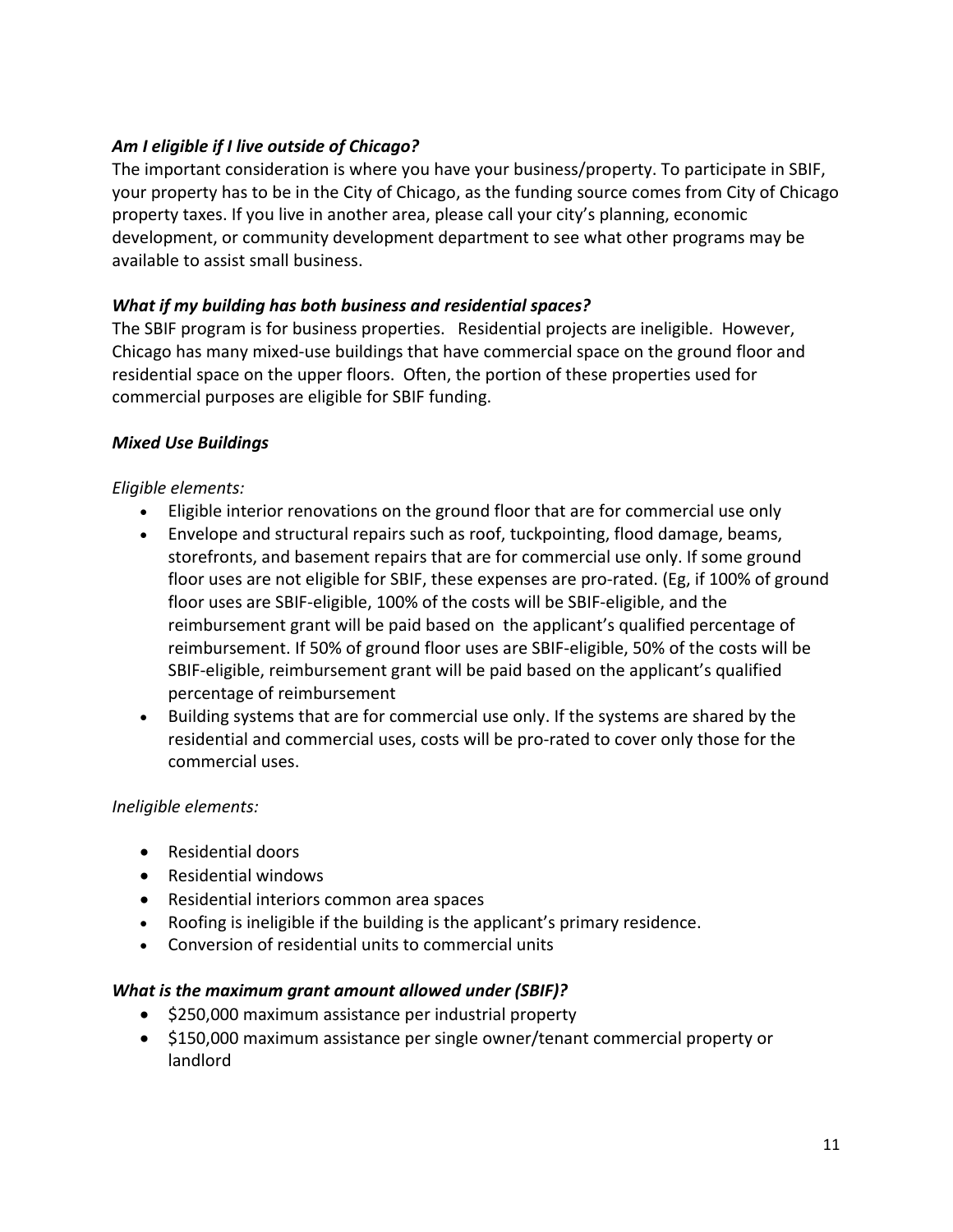• \$250,000 maximum may be granted per multiple owner/tenant commercial property, with \$75,000 maximum assistance per tenant/landlord

Applicants may receive one or more grants up to their maximum program assistance. Once this maximum is reached, the applicants will need to wait three years to reapply.

#### *How is the SBIF grant reimbursement percentage determined?*

Your reimbursement percentage will be determined according to your *appropriate* application type (Landlord, Tenant, Owner-occupied, Industrial). Applicants cannot opt to apply under an application type that does not correspond to the actual nature of the applicant's control of the project property or the organization or operation of the business. Factors that determine reimbursement percentage and related financial eligibility criteria are **business gross sales/notfor-profit gross receipts, landlord net worth, landlord liquidity, and number of full-time equivalent employees,** depending upon application type.

- **Commercial Business (Tenant Applicant)** based on gross sales/gross receipts for nonprofit
	- $\circ$  \$0-\$3M = eligible for 90% reimbursement
	- $\circ$  \$3-\$6M = eligible for 60% reimbursement
	- $\circ$  \$6-\$9M = eligible for 30% reimbursement
- **Commercial Business (Landlord Applicant/no interest in the business leasing the space)** – is based on net worth with a liquid assets cap of \$500,000 per individual
	- $\circ$  \$0-\$3M = eligible for 90% reimbursement
	- $\circ$  \$3-\$6M = eligible for 60% reimbursement
	- $\circ$  \$6-\$9M = eligible for 30% reimbursement
- **Commercial Business (Owner-Occupied Property) –**
	- o The above-mentioned schedules for both net worth AND sales AND all requirements for Landlord and Commercial Tenant types also apply. If the applicant should fall within different eligibility ranges for net worth and sales then the applicant will be eligible for the lesser of the two percentages.
- **Industrial Business** (for both Building Owner or Tenant Business)
	- $\circ$  Eligible for 50% reimbursement with 200 or fewer full-time employees

## *What can I do through the SBIF, and what costs are eligible for reimbursement?*

Project costs that are eligible under the SBIF program include expenses related to: renovation and repair of commercial and industrial buildings (or the commercial portion of a mixed-use building); alterations needed for compliance with the Americans with Disabilities Act; facade repair and restoration of historic buildings; MEP improvements; and improvements necessary for environmental remediation. The program can reimburse for qualified permanent work expenses as well as some of the associated project "soft costs" such as project-specific expenses for architectural work. A more complete list of eligible and ineligible project types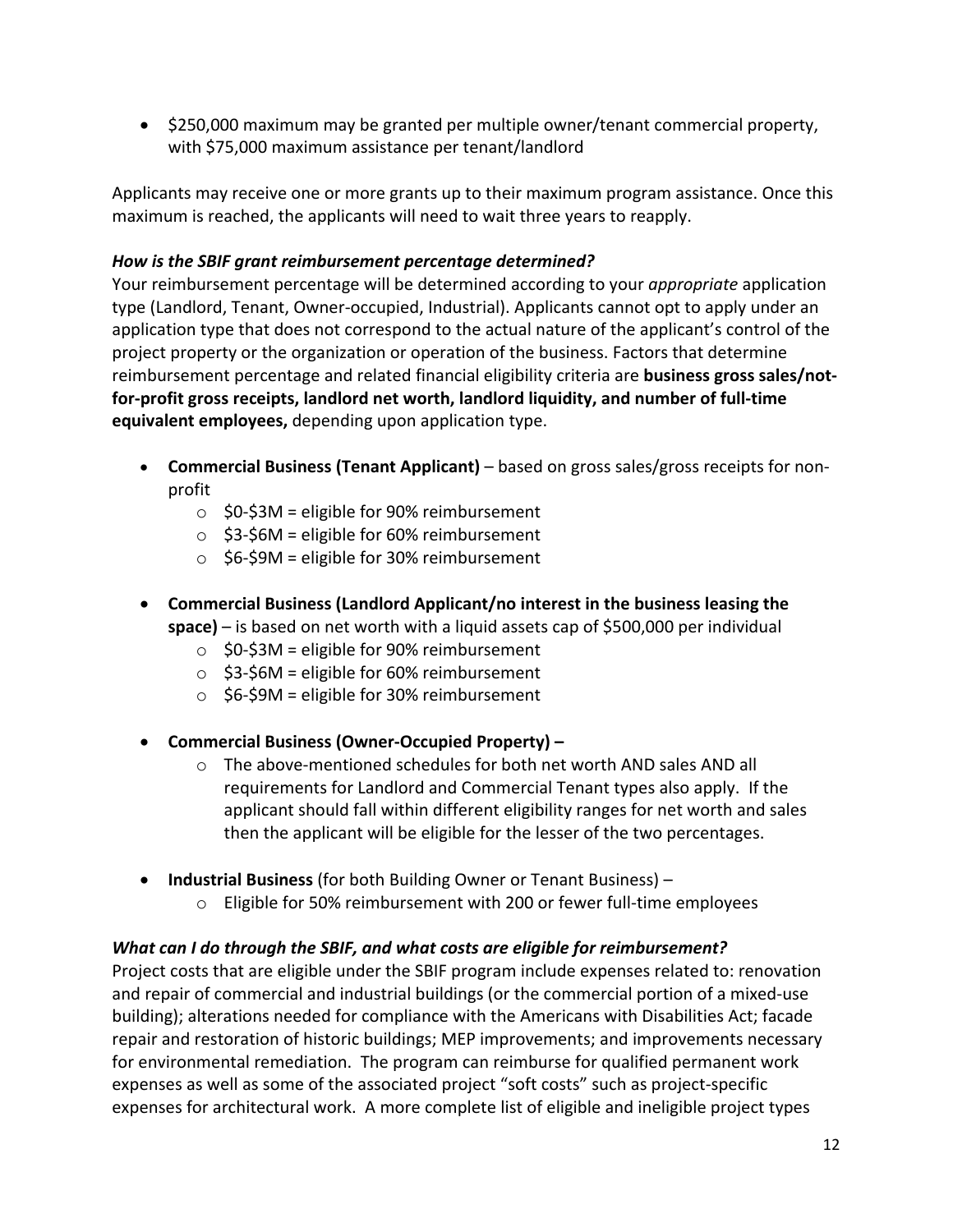and costs can be found on the [SBIF Eligibility page.](https://somercor.com/sbif-grant-eligibility/) All external work listed on the application must comply with [City's Design Guidelines.](https://www.chicago.gov/content/dam/city/depts/dcd/design/neighborhood_design_guidelines_draft.pdf)

Any work started before receipt of a conditional commitment letter from the City of Chicago's Department of Planning and Development is not eligible for grant funds. Projects completed outside of the formal grant process are not eligible for grant funds; grants cannot be retroactively awarded for projects completed outside of the formal grant process. New construction is not eligible for grant funds.

#### *How do I pay back the money*?

The funds provided by the City of Chicago through the SBIF program are reimbursement grants. As such, the funds are not repaid to the City of Chicago by the applicant.

## *What will my responsibilities be to the city once I receive the money?*

Once the applicant receives the grant, he or she must provide minimal information to SomerCor annually. If the applicant owns the property, they must continue to own the property for three years. If applicant leases the property, they must not relocate the business outside of the TIF district for three years. If the applicant is a tenant, the lease term must have more than three years remaining.

## *Will there be enough SBIF funds for all applicants?*

Each Tax Increment Financing (TIF) district that has the SBIF program authorized in it has limited funds reserved for the program. If demand for the SBIF funds is greater than the available funding supply, then a lottery will be conducted to determine the order in which each grant application may be accommodated. If any surplus funds become available, they will be allocated to waitlisted applicants.

## *What about Scofflaw (City Debt)?*

Each individual who is applying for a grant and has an interest as an owner, tenant, partner, member, or board member (in the case of not-for-profit entities) in the business that operates at the project property or in the ownership of that property (for owner-occupied applicants) must clear any unpaid parking tickets, water bills, past due license fees, or other indebtedness owed to the City of Chicago before their project can be approved or reimbursements can be issued. No conditional commitment for funding or reimbursement for completed work shall be made in connection with a property for which Cook County property taxes are past due. Additionally, all such individuals must be current on all child support payments (if applicable) and must submit a satisfactory Economic Disclosure Statement and Affidavit.

## *Is there SBIF funding in my area?*

Every SBIF area has its own budget that the City refills if it has TIF funds available and if there is a demonstrated need for more grant money. Please check [chicago.gov/sbif](http://www.chicago.gov/sbif) or with SomerCor to see if there are funds in your SBIF. We also maintain an interested party list for funds. Send an email to the SomerCor team at [sbif@somercor.com](mailto:sbif@somercor.com?subject=Interested%20Party%20-%20SBIF) to be added to the interested party list. When more funding becomes available, or the City allocates more funds, we will let you